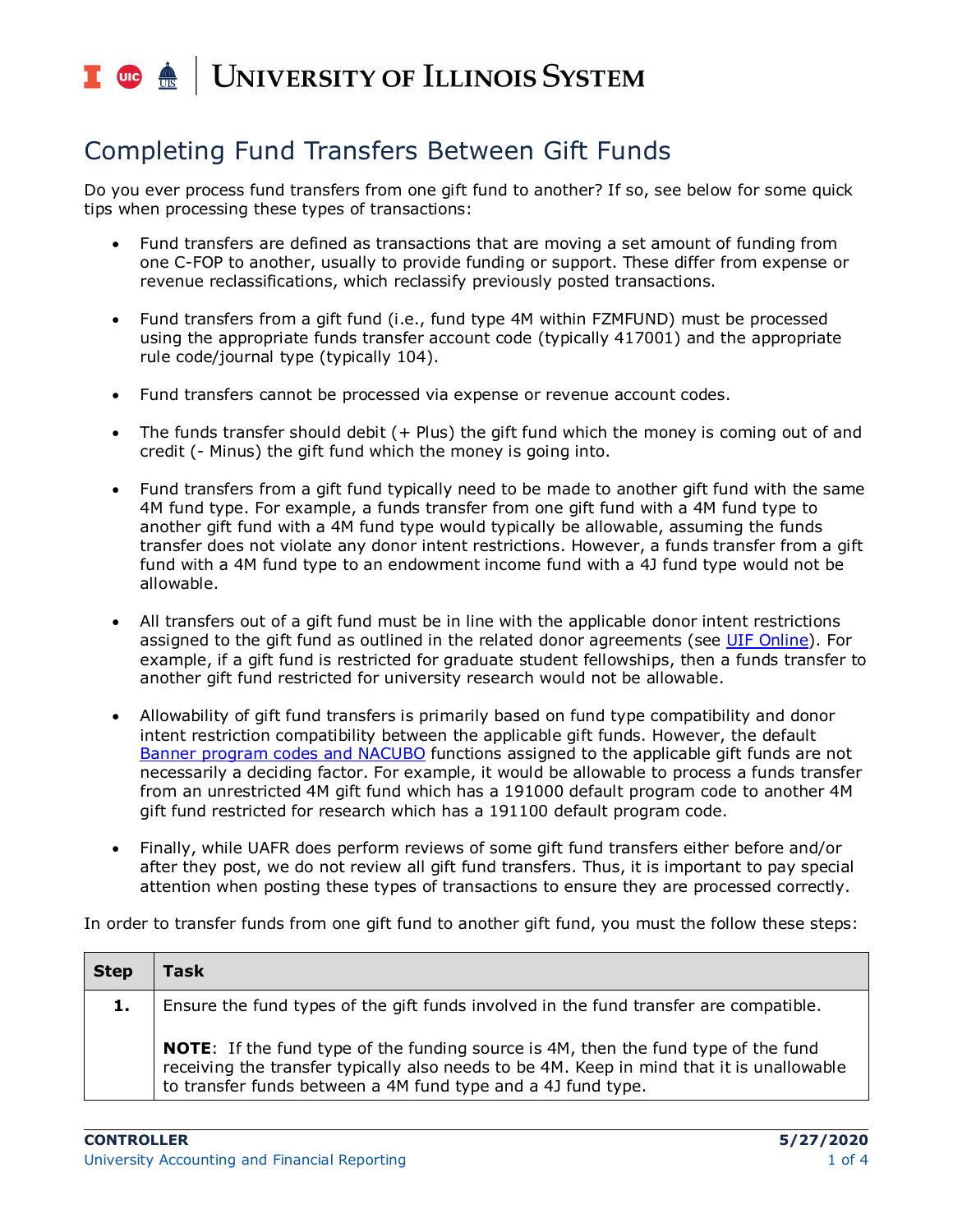# I **the Audit Section** UNIVERSITY OF ILLINOIS SYSTEM

| <b>Step</b> | <b>Task</b>                                                                                                                                                                                                                                                         |
|-------------|---------------------------------------------------------------------------------------------------------------------------------------------------------------------------------------------------------------------------------------------------------------------|
| 2.          | Ensure the donor intent restrictions assigned to the funds involved in the funds transfer<br>are compatible. Most donor intent restrictions can be located on UIF Online.                                                                                           |
|             | NOTE: While it would be allowable to transfer funds from an unrestricted gift fund to a<br>gift fund restricted for research, it would be unallowable to transfer gift funds restricted<br>for graduate student fellowships to a gift fund restricted for research. |
| 3.          | Log in to Banner.                                                                                                                                                                                                                                                   |
| 4.          | Launch your preferred journal voucher page (such as FGAJVCD, FGAJVCQ, or<br>FGAJVCM) to begin processing your funds transfer via a journal voucher.                                                                                                                 |
| 5.          | Click the <b>Go</b> button.                                                                                                                                                                                                                                         |
|             | <b>NOTE:</b> The Transaction Date field defaults to the system date. You may enter<br>another acceptable date.                                                                                                                                                      |
| 6.          | Press TAB to move to the <b>Document Total</b> field.                                                                                                                                                                                                               |
| 7.          | Enter the amount of the transfer transaction multiplied by two or the absolute value of<br>the transfer.                                                                                                                                                            |
| 8.          | Click Related, Document Text [FOATEXT] from the menu to access FOATEXT.                                                                                                                                                                                             |
| 9.          | Type a complete detailed description of the transfer transaction, including your name,<br>email address, unit, 10-digit phone number, and any other relevant information which<br>may be helpful in creating a proper audit trail.                                  |
|             | <b>NOTE:</b> The FOATEXT should tell the complete story and explain the purpose for why<br>the transfer is being processed.<br>Click the Insert button or press the down arrow to add additional lines of text.                                                     |
| 10.         | Click Save.                                                                                                                                                                                                                                                         |
| 11.         | Click Close to return to the Journal Voucher Document Header section.                                                                                                                                                                                               |
| 12.         | Click Next Section to access the Journal Voucher Detail section.                                                                                                                                                                                                    |
| 13.         | Press TAB to move to the Journal Type field and type in 104, as this is the rule code<br>needed for these types of fund transfers.                                                                                                                                  |
| 14.         | Press TAB to move to the Chart field.                                                                                                                                                                                                                               |
| 15.         | Type in the <b>Chart</b> code.                                                                                                                                                                                                                                      |
| 16.         | Press TAB to move to the Fund field.                                                                                                                                                                                                                                |
| 17.         | Type in the Gift Fund code.                                                                                                                                                                                                                                         |
| 18.         | Press TAB to move to the Orgn or Organization field.                                                                                                                                                                                                                |
| 19.         | Type in the <b>Organization</b> code.                                                                                                                                                                                                                               |
|             | NOTE: The Organization code may have auto-populated from the gift fund defaults.                                                                                                                                                                                    |
| 20.         | Press TAB to move to the <b>Acct</b> or <b>Account</b> field.                                                                                                                                                                                                       |
| 21.         | Type in the appropriate Account code.                                                                                                                                                                                                                               |
|             | <b>NOTE:</b> Use account code 417001 (Non-Mand Funds Transf-Same Fund Type).                                                                                                                                                                                        |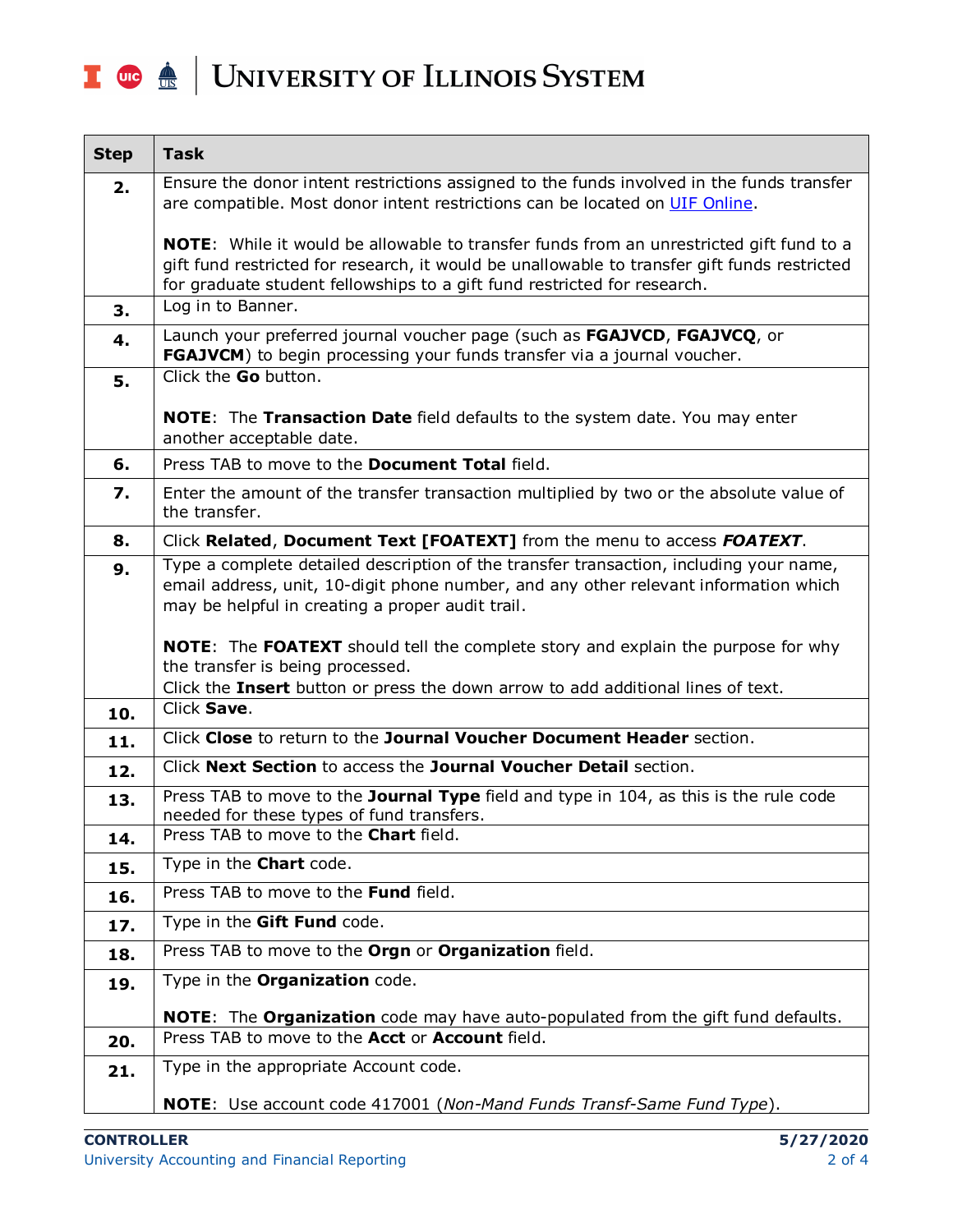#### UNIVERSITY OF ILLINOIS SYSTEM T due de

| <b>Step</b> | <b>Task</b>                                                                                                                                                                                                                                                                                                                                                                                         |
|-------------|-----------------------------------------------------------------------------------------------------------------------------------------------------------------------------------------------------------------------------------------------------------------------------------------------------------------------------------------------------------------------------------------------------|
| 22.         | Type the Program code in the Prog or Program field.                                                                                                                                                                                                                                                                                                                                                 |
|             | NOTE: The Program code may have auto-populated from the default organization and<br>program codes assigned to the applicable gift fund. However, if you need to update one<br>of these codes due to the details surrounding the transaction you are completing, then<br>do so during this step.                                                                                                     |
| 23.         | Activity and Location codes are optional, and Banner does not require these codes.<br>However, if they are applicable to your transaction, enter them at this point.                                                                                                                                                                                                                                |
| 24.         | Press TAB to move to the Amount field.                                                                                                                                                                                                                                                                                                                                                              |
| 25.         | Type the debit or credit amount of the transaction associated with this record.                                                                                                                                                                                                                                                                                                                     |
| 26.         | Press TAB to move to the Debit/Credit field.                                                                                                                                                                                                                                                                                                                                                        |
| 27.         | Use the dropdown menu to select + Plus to debit or - Minus to credit the record.                                                                                                                                                                                                                                                                                                                    |
|             | <b>NOTE:</b> Debit $(+)$ Plus) the fund where the money is coming out of and credit $(-)$ Minus)<br>the fund where the money is going into. Do not use the Debit or Credit options.<br>The (+ Plus) Debit side of the entry is listed on the first sequence of the transfer<br>transaction. The (- Minus) Credit side of the entry is listed on the second sequence of<br>the transfer transaction. |
| 28.         | Press TAB to move to the Description field.                                                                                                                                                                                                                                                                                                                                                         |
| 29.         | Type a brief description of the journal voucher transaction.                                                                                                                                                                                                                                                                                                                                        |
|             | NOTE: The Description field should provide a clear and detailed description of the<br>transfer transaction taking place.<br>The Description field in Banner is limited to 35 characters.                                                                                                                                                                                                            |
| 30.         | Press the down arrow or select Insert to move to another record.                                                                                                                                                                                                                                                                                                                                    |
| 31.         | Complete steps 13 through 30 to input the Credit (- Minus) side of the entry.                                                                                                                                                                                                                                                                                                                       |
| 32.         | <b>Click Next Section.</b>                                                                                                                                                                                                                                                                                                                                                                          |
| 33.         | Click Complete to save and submit for posting.<br><b>OR</b><br>Click In Process to save and complete later.                                                                                                                                                                                                                                                                                         |
| 34.         | Click Close to return to the main menu.                                                                                                                                                                                                                                                                                                                                                             |
| 35.         | Confirm that the journal voucher posted in Banner by going to Banner page FGIDOCR<br>and typing in the journal voucher number into the Document field and pressing Go.<br>The transaction detail should display itself.                                                                                                                                                                             |

#### **Final Summary – Approval Queue**

Gift fund transfers of a certain dollar threshold require additional level of approval from University Accounting and Financial Reporting (UAFR) before posting to Banner. Once these journal vouchers are completed by the unit, they will go to an approval queue for additional approval. Journal vouchers routed to an approval queue will be suspended and will assume an incomplete status until approved. UAFR will review and approve or deny the transaction in a reasonable amount of time.